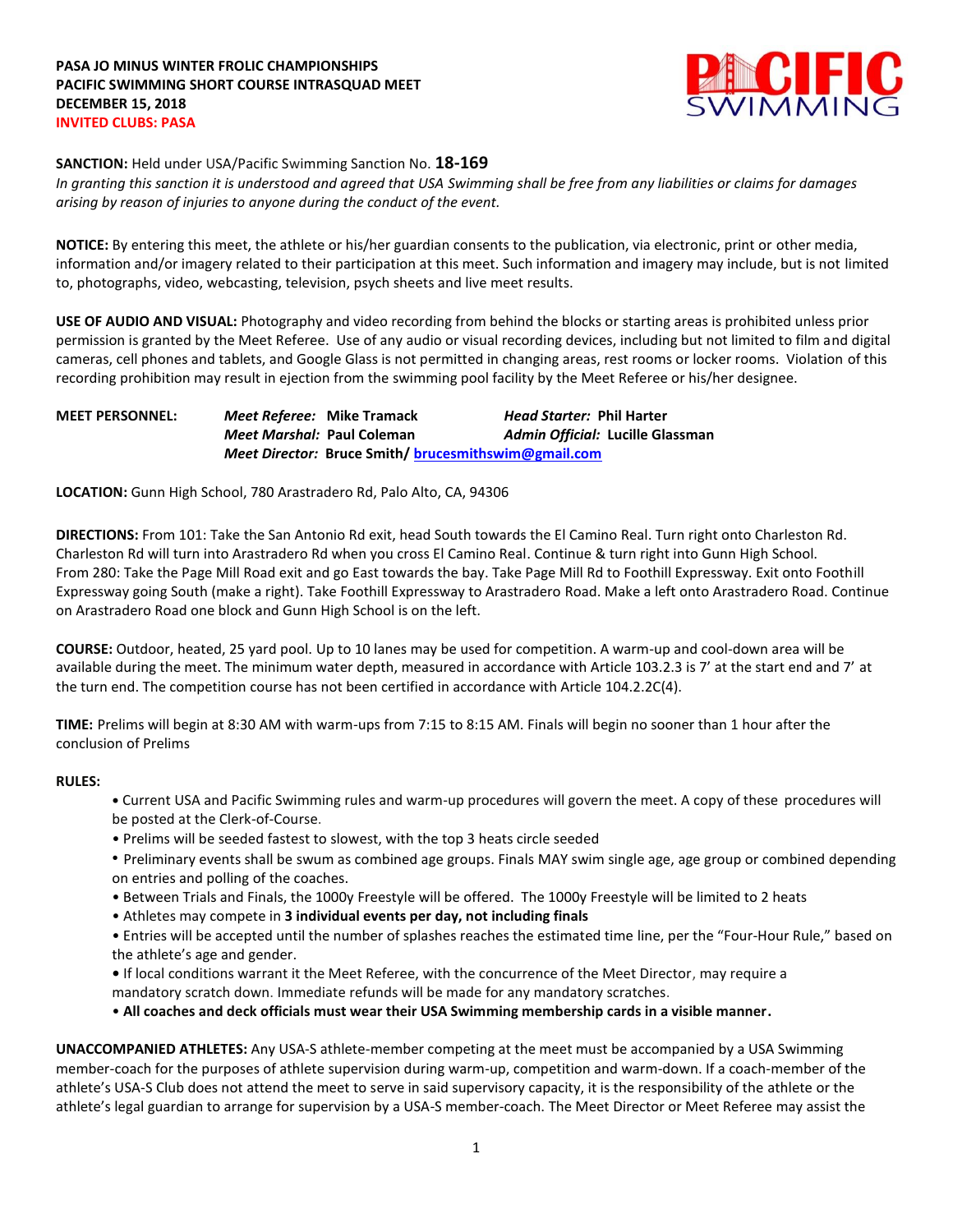athlete in making arrangements for such supervision; however, it is recommended that such arrangements be made in advance of the meet by the athlete's USA-S Club Member-Coach.

**RACING STARTS:** Athletes must be certified by a USA-S member-coach as being proficient in performing a racing start, or must start the race in the water. It is the responsibility of the athlete or the athlete's legal guardian to ensure compliance with this requirement.

**RESTRICTIONS:** • Smoking and the use of other tobacco products is prohibited on the pool deck, in the locker rooms, in

spectator seating, on standing areas and in all areas used by swimmers, during the meet and during warm-up periods.

- Sale and use of alcoholic beverages is prohibited in all areas of the meet venue.
- No glass containers are allowed in the meet venue.
- No propane heater is permitted except for snack bar/meet operations.
- All shelters must be properly secured.
- Changing into or out of swimsuits other than in locker rooms or other designated areas is prohibited.

 • Destructive devices, to include but not limited to, explosive devices and equipment, firearms (open or concealed), blades, knives, mace, stun guns and blunt objects are strictly prohibited in the swimming facility and its surrounding areas. If observed, the Meet Referee or his/her designee may ask that these devices be stored safely away from the public or removed from the facility. Noncompliance may result in the reporting to law enforcement authorities and ejection from the facility. Law enforcement officers (LEO) are exempt per applicable laws.

• Operation of a drone, or any other flying apparatus, is prohibited over the venue (pools, athlete/coach areas, spectator areas and open ceiling locker rooms) any time athletes, coaches, officials and/or spectators are present.

**ELIGIBILITY:** • Athletes must be current members of USA-S and enter their name and registration number on the meet entry card as they are shown on their Registration Card. If this is not done, it may be difficult to match the athlete with the registration and times database. The meet host will check all athlete registrations against the SWIMS database and if not found to be registered, the Meet Director shall accept the registration at the meet (a \$10 surcharge will be added to the regular registration fee). Duplicate registrations will be refunded by mail.

• Athletes must be a member of PASA. Athletes who are unattached, but participating with PASA are eligible to enter the meet.

- Entries with **"NO TIME" will NOT be ACCEPTED**
- Entries must be in SCY times.
- Athletes who have achieved the Pacific Swimming JO Time Standard for an event (10&Unders use 10yo time

standard; 11-13 use their own time standard; 14&Older use 14yo time standard), may NOT enter that event.

• Disabled athletes are welcome to attend this meet and should contact the Meet Director or Meet Referee regarding any special accommodations on entry times and seeding per Pacific Swimming policy.

• The athlete's age will be the age of the athlete on the first day of the meet.

**ENTRY FEES:** \$30 entry fee per athlete, with an additional \$10 for the 1000y freestyle.

# **ENTRIES:** • Accepted until **Thursday, December 6th, 2018 at 11:59pm**

 **Individuals may enter ONLINE**: to enter online go to [www.fastswims.com](http://www.fastswims.com/) to receive an immediate entry confirmation. This method requires payment by credit card. Fastswims, LLC charges a processing fee for this service. Please note that the processing fee is a separate fee from the Entry Fees.

 **PASA Sites may enter by submitting a SD3 File**: A sd3 entry file may be submitted by coaches for their site's athletes. Request a confirmation of receipt to ensure delivery of the email and file. Send meet entry file to the meet director. One check must be made by each PASA site and must be hand delivered to the meet director on the day of the meet.

**Mailed or Hand-Delivered Entries will not be accepted.**

## **Make check payable to**: **DBA-DKS**

**CHECK-IN:** All sessions will be pre seeded.

## **SCRATCHES:**

• Any athlete not reporting for or competing in a preliminary event that they have entered shall not be penalized.

• Any athlete qualifying for finals in an individual event who does not wish to compete shall scratch within 30 minutes after the announcement of qualifiers. During this period, qualifiers may also notify the referee that they may not intend to